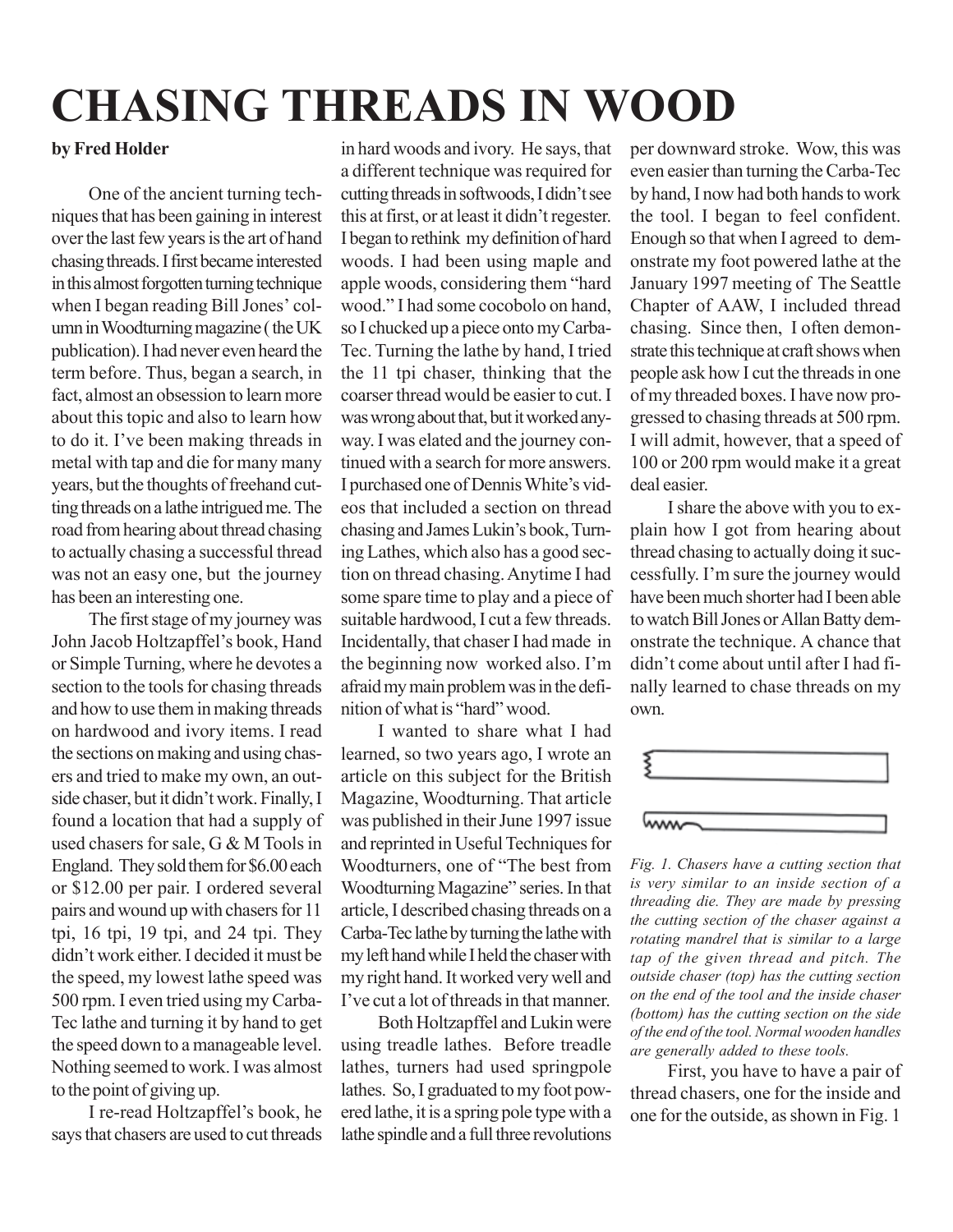(This was a more difficult task when I began my journey, now you can buy them from Craft Supplies USA, in Provo, Utah.). Incidentally, when it comes time to sharpen that chaser, hone or grind on the very top only. Bill Jones and Allan Batty both recommend grinding on the top of the chaser - never , ever grind on the face. I sometimes grind the top and sometimes use a diamond hone, either works well.

You also need a suitable supply of "hard wood". Wood that is hard enough for thread chasing is generally wood that will cut cleanly with a scraper: lignum vitae, boxwood, Osage Orange, desert Ironwood, redheart, African Blackwood (the best). I've also cut threads in oak, black locust, and mesquite. I've even used a bit of Red Lable Hot Stuff CA Glue to harden apple wood enough to cut threads in it, but I don't recommend the softer woods. The key is a dense hard wood that will take and hold fine detail. This defined, let's get to making threads.

In all of the literature I read there was no definition as to which you should make first, the inside (female) thread or the outside (male) thread. Bill Jones didn't seem to think that it mattered, but Allan Batty says to make the inside thread first. He says that the inside thread is more difficult to make, because you can't see what is going on inside the hole. I agree with him. A lot of my thread chasing practice has been to take a 16 tpi chaser and make a thread to fit a 3/ 4" x 16 tpi nut. This was always a trial and error situation until I watched Batty demonstrate at Provo in June of 1997. He said to make your inside thread first and then on the end of the external thread to make a short tenon that just fits into the inside thread. This tenon is then the bottom of the external thread, when your chaser marks this area, your nut or box top will screw on. Therefore, we'll make the inside thread first.



*Fig. 2. The hole for an inside thread must have sides that are parallel with the axis of rotation and a recess at the bottom of the hole to allow the chaser to fully cut the thread before coming in contact with the bottom of the hole. A rounded or at least chamfered section at the opening helps preventing a sharp edge from catching a tooth of the chaser and creating circles rather than a thread.*

Prepare your hole for your internal thread like that shown in Fig. 2. The only limiting factor for the diameter of the hole is that it must be large enough to enable your chaser to be properly entered into the hole. The sides of the hole must be parallel to the axis of rotation unless you want a tapered thread. Use a straight edge, pencil, or something to lay along the cylinder and compare this to the lathe bed. The entrance to the hole should be beveled or rounded to prevent the chaser teeth from catching on a sharp edge and the recess should be cut at the back of the hole to allow the chaser to cut clean before it hits the bottom of the hole. One nice thing about turning the lathe by hand, you can feel when you've hit the bottom of the hole, at 500 rpm, this is not the case. When the chaser cuts into this recess, you must lift the chaser clear and return it to the beginning. Bill Jones refers to this as a sort of figure eight motion, I consider it sort of a loop.

Holtzapffel says to start cutting

your thread on the beveled part as shown in his drawing, Fig. 3. Your first cuts are along the curve a-b and then along the curve c-d, until you are cutting along the parallel of the cylinder. Lukin says, "Personally, I have found it quite as easy to begin at once upon the end of the cylindrical part...". I agree with Lukin and proceed as shown in Fig. 4.



*Fig. 3. This is an illustration from the Holtzapffell volume, Hand or Simple Turning, which illustrates his method of striking the thread. I haven't found it necessary to start the thread on the bevel, but rather commence directly. He says that the first pass should be a to b and the next pass should be c to d and then you go down the parallel section.*



*Fig. 4. This is the motion that I make with the inside chaser to cut the threads. The chaser should just cut clean into the recess and must be lifted clear before the chaser end hits the bottom of the hole. This is why it is more difficult to chase threads with fewer teeth per inch. The chaser is moving so much faster it is difficult to lift clear before the bottom of the hole is encountered.*

First, I try to have the heel of the chaser ride on the cylinder. It doesn't cut but tends to move the tool along at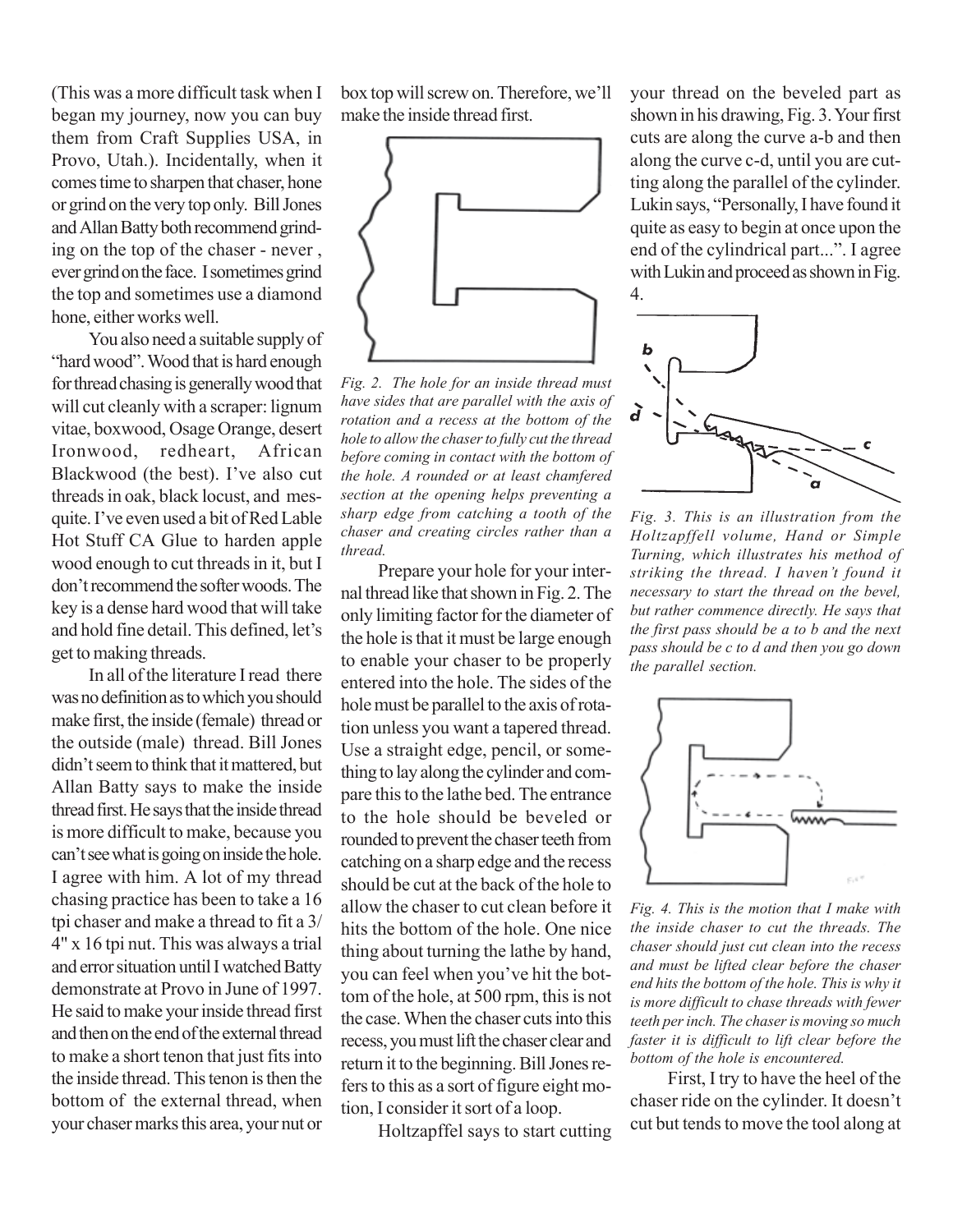the rate of speed necessary. A few practice motions like this allows you to get the feel for the speed. The more teeth to the inch the easier it is to handle the chaser, because you are progressing slower. Once you feel you have the speed down, allow it to cut lightly and move it evenly and smoothly (not faltering) at the desired speed. This is called "striking the thread". Once you have grooves cut deep enough to guide the chaser, you no longer have to move it, but you do have to lift it out of the grooves before it reaches the bottom of the hole. You must exert care to insert the tool into the grooves each time, miss and you may cut a double or triple thread, not good!



*Fig. 5. The armrest is a smooth steel shaft about seven to nine inches in length and about 1/4 inch thick. The face is about 1/2 inch wide at the handle and less than 1/4 inch at the end where it is turned up at 90 degrees. The handle will be from 13 to 15 inches long with a hole drilled for a string. The string is long enough to allow the armrest to hang down your left side, but still be manipulated to hold the metal end on the tool rest and the handle under the upper arm and pressed against the side. The left hand grasps the tool rest and the left thumb presses the tool down onto the armrest and the entire assembly down onto the tool rest. The tool rests against the hook on the armrest so that side pressure can be applied as the threads are cut.*

Until recently, I turned the "T" across the face of the area to be threaded, wrapped my fingers around the tool rest and hooked my index finger over the chaser to apply pressure against the cylinder during cutting. I recently acquired an "arm rest" , Fig. 5, which considerably aids in cutting inside

threads. You place the handle under your left arm, the arm rest on the "T" and the chaser on the arm rest with the hook (turned up part) touching the chaser. The arm rest is then tilted up and down as necessary to position the chaser and is pulled back to exert pressure during the cut. It makes cutting the inside thread much easier. Both Bill Jones and Allan Batty consider the armrest indespensible for internal thread chasing. I say it is a lot easier, I was making threads without it.

Make additional passes until the thread is deep enough and clean. If you have a specific size that you are trying to achieve, you can measure the inside with calipers and if necessary shave off a little bit with a side cutting tool, make sure the sides remain parallel to the axis of rotation and do not remove all of the thread, leave enough to guide the chaser for additional passes. Then make more passes until you have a good thread again. I do not hesitate to rotate the lathe by hand and make a few passes with the chaser at this very slow speed as final touch up. If you were to slice the finished piece in half, you should have a thread that appears to be very similar to that shown in Fig. 6.



*Fig. 6. If you were to slice your newly cut threaded section into half, the threads should look something like this. Note that the recess allows the thread to be cut clean at the bottom of the hole.*

Now, prepare the outside thread area similar to that shown in Fig. 7. The



*Fig. 7. The section prepared for cutting an external thread should appear similar to this drawing. Again the recess is to allow the thread to be cut cleanly at the rear of the section. There is a tapered section at the beginning to prevent the chaser from catching on a sharp edge. There is also a little tenon (shaded section) that is the size of the bottom of the thread. This section is removed after the thread has been cut. The minimum diameter of the threaded area is equal to twice the depth of the thread plus the diameter of this little tenon.*



*Fig. 8. This drawing illustrates how the tenon on the end of the section to be threaded is sized. The inside thread should just fit over the tenon. Thus, you have created a marker for the bottom of the outside thread. When the chaser marks the tenon, the inside thread should screw onto the outside thread.*

sides of the cylinder must be parallel to the axis of rotation, there must be a recess cut at the end of the threaded area, there must be a bevel or rounded area at the beginning of the threaded area, and there must be a little tenon (shaded area in the figure) that will just fit inside the female threaded area, see Fig. 8. The outside of the cylinder must be at least twice the depth of the threads larger than this area; i.e., if the thread depth is 0.025" then the diameter must be greater